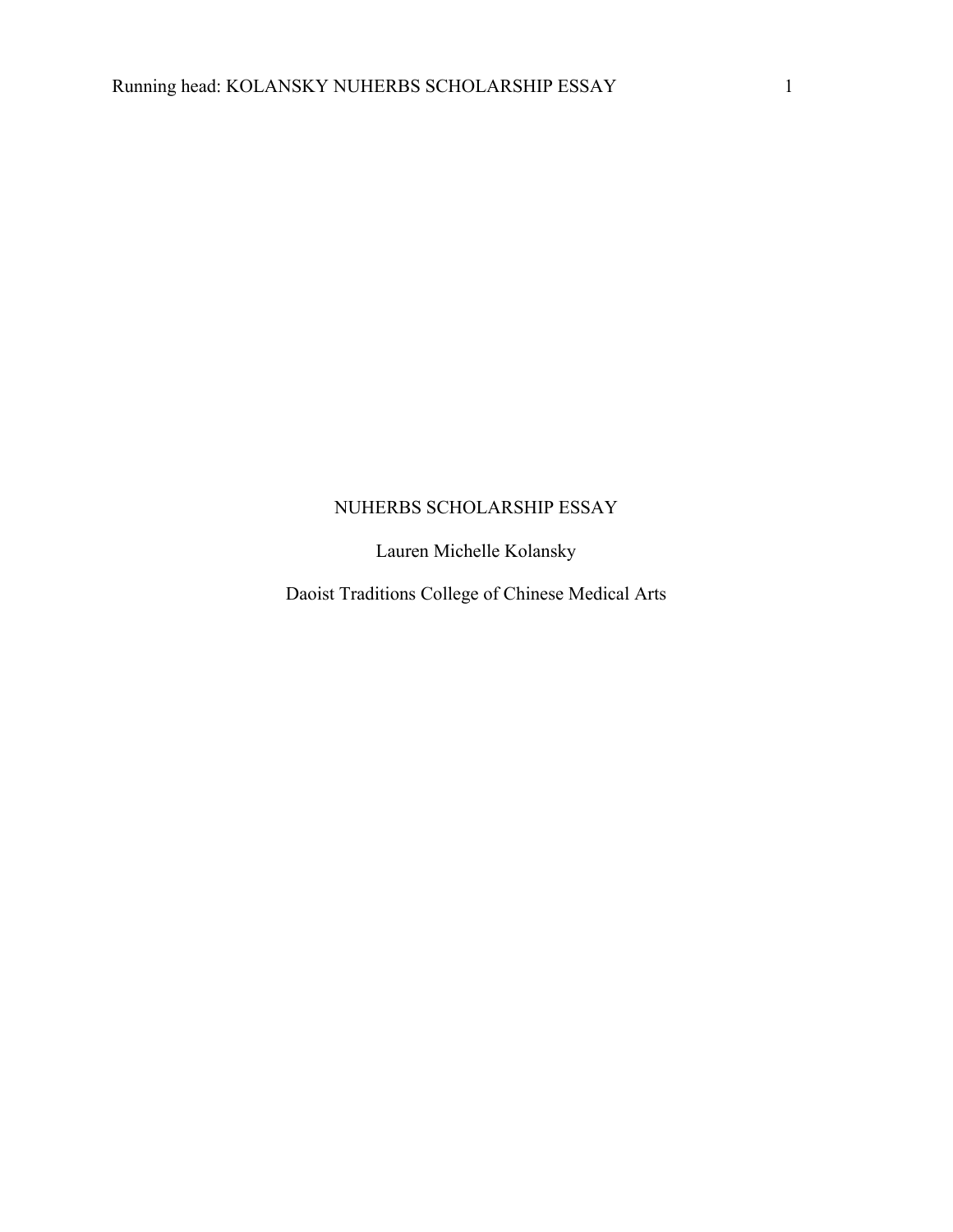Being a great Traditional Chinese Medicine practitioner is not just about empathy, compassion, interaction, intention, presence, and awareness. It is a continued and dedicated practice of cultivating these aspects within in order to hold the space of healing and possibility for another. Based on the concept of qi, this medicine inherently reflects the importance of relationship, whether it is between yin and yang, internal and external, or self and others. In order to be a great practitioner, an enriched understanding of relationship begins with personal cultivation as an integral aspect that allows for self-growth and reflection. This further enhances interpersonal relationships and therefore resonance with a patient, improving the ability to approach all interactions with a compassionate heart and a clear and open mind. In addition, since cultivation addresses the heart and mind, it improves mental clarity and therefore the ability to understand Chinese medicine on deeper levels as part of a continual process.

Chapter 8 of the *Huang Di Nei Jing Ling Shu* states all methods of needling should be rooted in spirit. Cultivation serves the spirit and allows one to better serve patients through multiple ways. First, it allows for a more grounded and clear interaction, the optimal space to be in when working with a patient, helping to establish trust and open communication. Immediately after practicing some type of cultivation, like Qigong, energy is more settled, leading to a space of clarity and calm. In addition, cultivating mindfulness and compassion has a cumulative and exponential effect on healing, improving health, vitality, longevity, and burnout prevention, all while addressing one's own spirit, heart and character.

Cultivation of a healing presence is a self-empowering process of reflection, internal work and observation. It allows for the space to connect to oneself and others at the highest vibration, giving the space to breathe and relax around any inner turmoil, blockages or obstacles in the mental, emotional and even physical spheres. This allows for the healing process of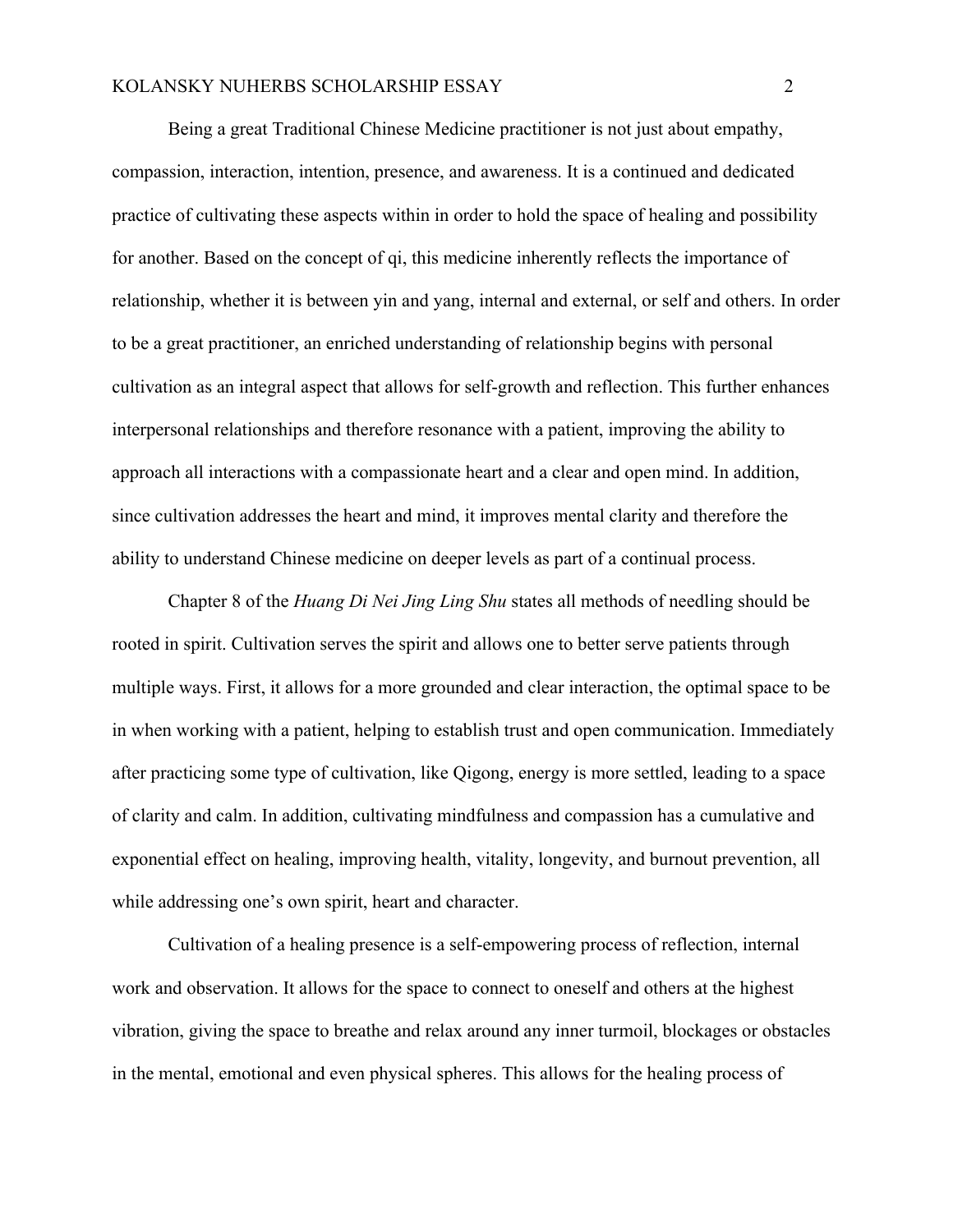discovering, owning and continually growing in a natural authentic alignment through holding a space of love and acceptance. This space helps raises the vibration from illness to wellness, where having a healing presence begins from within.

The process of self-cultivation is continual and therefore essential to the makings of a great Traditional Chinese Medicine practitioner. It is where one can ponder and reflect on questioning the transpersonal process of healing in terms of discovering how to hold a place of universal consciousness, for oneself as well as others. It allows one to see patterns that are not working, particularly mental and emotional issues that are not being addressed. Belief systems and perspectives will either feed and nurture connection to self and others or create distance from it and these inform understandings of relationship with self, others, and this medicine.

The more one can deepen the ability to hold a space of love and compassion, the more one can see how it is always a choice to recognize when pain and disease is an opportunity for growth and healing. The HeartMath Institute's study *The Electricity of Touch: Detection and Measurement of Cardiac Energy Exchange Between People*, determined that the heart's electromagnetic field, which can be measured by an electrocardiogram (ECG) in one individual, could be detected and measured in another. The results of this study show that "when people touch or are in proximity, a transference of the electromagnetic energy produced by the heart occurs." Further research shows that negative emotions and stress result in erratic and disordered heart rhythm patterns that in turn upset the nervous system, impairing judgment and mental clarity while positive emotions have the opposite effect. This means that during more positive emotional states, like when cultivating a healing presence of mindfulness and compassion, the heart's pattern is more ordered and stable, resulting in the enhancement of cognitive function, reinforcing positive feelings and emotional stability. These findings show